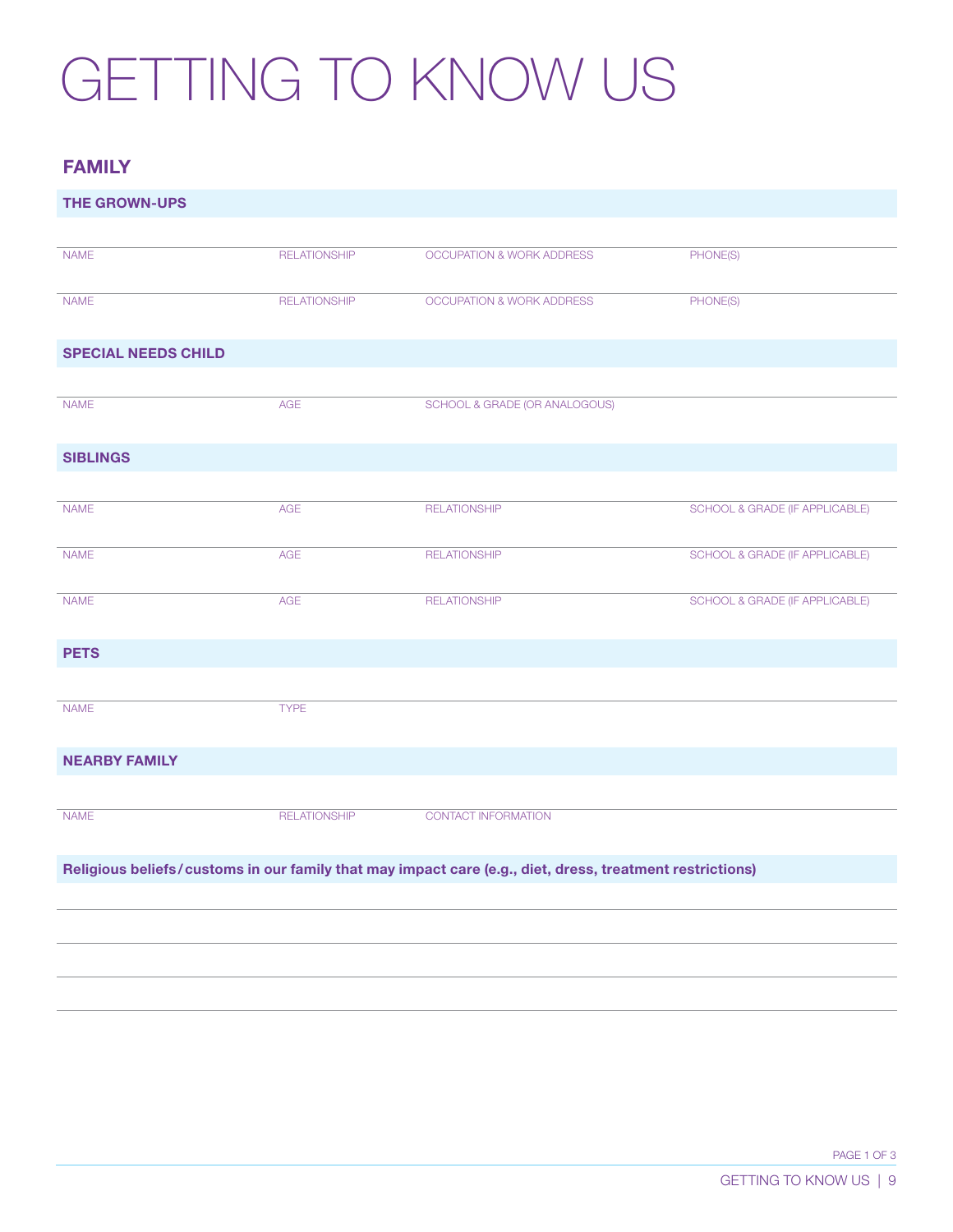## GETTING TO KNOW US (CONTINUED)

|            | <b>NAME</b> | has some special needs related to<br>DIAGNOSIS/CONDITION            | (more on that later). |
|------------|-------------|---------------------------------------------------------------------|-----------------------|
| <b>But</b> | <b>NAME</b> | is more than that diagnosis! Here are some words we use to describe |                       |
|            | <b>NAME</b> | ! [insert words to describe personality/disposition].               |                       |

## WHEN THINGS DON'T GO SO WELL

| With transitions between activities:                      |                                                                                       |
|-----------------------------------------------------------|---------------------------------------------------------------------------------------|
|                                                           |                                                                                       |
|                                                           |                                                                                       |
|                                                           |                                                                                       |
| likes the following activities and things:<br><b>NAME</b> |                                                                                       |
| Activity/Item (e.g., TV, stuffed animal, swimming)        | Where/when/how-and any limits (e.g., no TV after 8 p.m., only<br>pre-selected videos) |